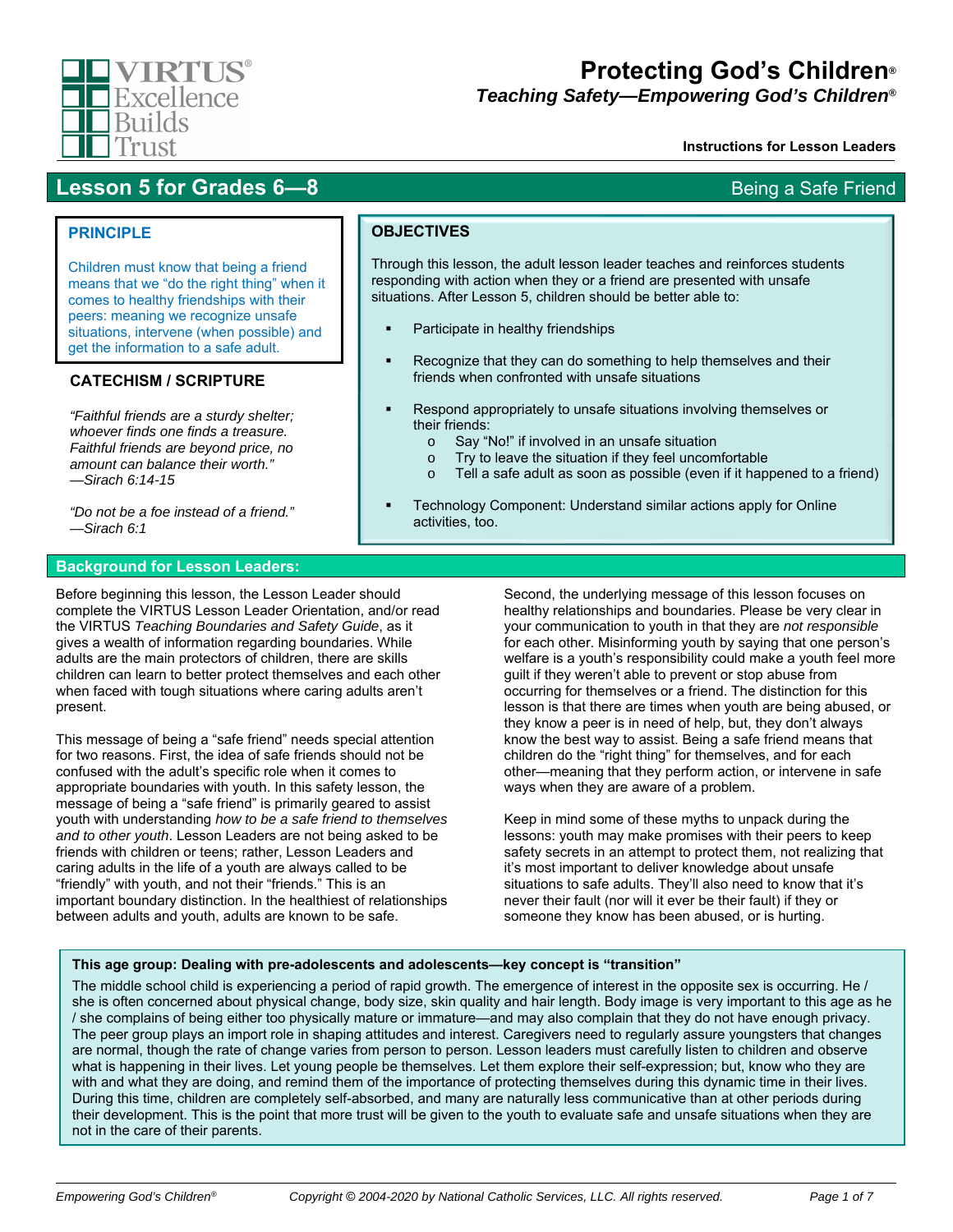### **ACTIVITY OPTION #1: Play the (optional) introductory video as an icebreaker**

The introductory video for youth in this age range is designed to open a simple discussion about personal boundary safety. The brief video is not intended to be a substitute for the lesson itself. It's merely an introduction designed to "break the ice" and assist the transition of completing the interactive Lesson Activity Options. If the video is shown as an optional activity, please use in conjunction with one of the additional activity options, because discussion and practice are critical components needed to teach youth how to protect themselves. They learn best by "doing;" not just listening. Please communicate with your coordinator to obtain video access.

### **ACTIVITY OPTION #2: Review and discuss key vocabulary words**

- **Saying "No"**—to say "no" means to refuse, deny, reject or express disapproval of. This word is used to express a boundary and communicate that you do not want something to happen or continue. [Let children know It's OK to say "No" to an adult if they make you feel scared or uncomfortable, or if they touch your private body parts.]
- **Uncomfortable**—Experiencing discomfort that leaves one feeling uneasy, sometimes causing anxiety or feelings of nausea. [It might be a feeling in the "pit of your stomach" or it could be the hairs standing up on the back of your neck. You may freeze, want to fight or feel like running away from the situation.]
- **Confusing**—is something that is hard to figure out because it doesn't make sense, it is unclear or puzzling. To cause confusion is to cause an inability to think clearly or to be misleading. [An example is a big, messy knot—it can be confusing because it's hard to figure out where each part goes how to straighten it all out.]
- **Respecting boundaries**—we should have respect for ourselves, and respect for others. Respect for ourselves means we understand our dignity and value as a person, and work to create or maintain boundaries to protect ourselves. We feel upset or uncomfortable when someone doesn't honor our own boundaries, and we communicate with the right person if we need help. Respecting another's boundaries means you care about them, and won't do anything that would bring them harm, and that you communicate with the right person to get them help if they are being harmed by someone else. [Give children examples of respecting others, i.e. not calling people mean names, not hitting others, following rules at school or at home, stopping an activity when someone asks, letting an adult know when someone is in pain or hurt, etc.]
- **Safe friends and safe adults**—safe people won't hurt you without a good reason and won't intentionally confuse you. They listen to and consistently respect boundaries, and follow the rules. [Explain that a child may have many safe friends and adults. Give children examples of adult behavior that could hurt them, but may be necessary for the child's safety, i.e. medical exams, vaccinations, throat swabs, removing splinters, stopping a child from running into the road, etc.]
- **Unsafe friends and unsafe adults**—unsafe friends and unsafe adults put a child at risk for emotional, spiritual and physical harm. These are people who place a child in danger for their own purposes without concern for the welfare of the child. They also do not consistently listen to the parents' wishes or the child's boundaries. [Tell children we can know when someone is unsafe if they do not follow the rules or listen to our boundaries.]
- **Secret**—something kept hidden, never told or unexplained. Secrets exclude others and have potential to harm, sometimes causing the person involved to feel frightened or uncomfortable. [For example, let children know that there are no secrets when it comes to personal and physical safety. Tell children it's wrong for an adult or another child to ask to keep a secret about safety—especially unsafe touches—because that's a way for people to get hurt. If an individual tries to make a child keep a secret or makes him / her feel frightened, the child must know to communicate this information right away to a parent or caring adult—and be reassured that the child will be protected regardless of threats or seeming consequences of "telling".]
- **Surprise**—Surprises are typically happy. They cause feelings of happiness and joy. They are exciting, and temporary—meaning they will be revealed within a specific timeframe. As surprises are usually fun, they include activities like birthday surprises, gifts, trips and special treats. Surprises are inclusive and meant to be shared with others.
- **Problem**—Problems can be big and small; they can be small, little things like puzzles or big things like emergencies—and often need to be solved. They can involve fears and emotions. Sometimes we put boundaries in place to prevent problems, or to be more prepared for them. Whenever we have a problem that we don't know how to solve, we should talk to a safe adult for help. If we have problems about safety issues, boundaries and secrets, we definitely need to talk to a safe adult. [For example, a house fire is a big problem for everyone who lives there, and for the people who live near that house. It's a problem because it's unsafe, and it could hurt people. When a house is on fire, help is needed help right away. How do we get help with the problem of house fires? As soon as it's safe, we "stop, drop and roll", try to get out and call 911, and the fire department comes to help us fix the problem of the fire that's too big to fix on our own.]
- **Threat**—When someone threatens you, they are stating that they are going to hurt, injure, damage or do something dangerous if you don't do what they want you to do. You never have to listen to threats, but you should be prepared in case you experience them. [For example, someone might threaten you and say if you tell about an unsafe secret, they're going to hurt your someone/something you know, and that you're going to get into trouble. When you hear someone threaten you about an unsafe secret, that is when we definitely need to tell a safe adult.]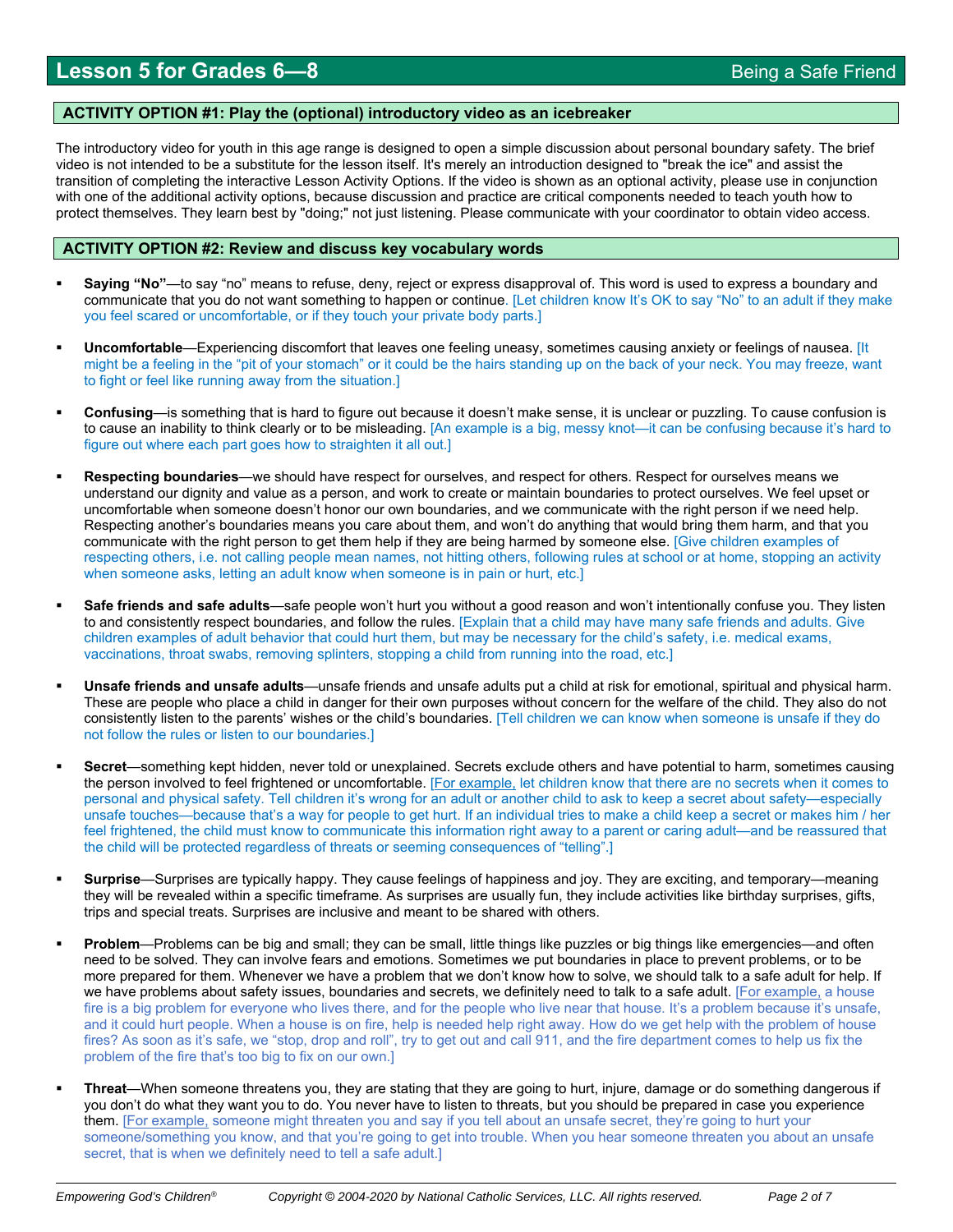# **Lesson 5 for Grades 6—8** Being a Safe Friend

- **Promise**—When you make a promise, you are declaring that something specific will happen—that you will either "do" or "not do" something. Promises can be good! But, we should never make promises about keeping quiet regarding unsafe secrets.
- **Privacy**—Privacy is primarily about being respectful of a person's personal boundaries or information. The things we appropriately can keep private include beliefs, opinions, ideas, traits, etc. Maintaining and honoring someone's privacy does not result in hurting them or others, or compromising someone's safety. And, complete privacy is not always applicable when it deals with our safety boundaries. When it comes to a situation where boundaries have been violated, someone is hurt or has the potential to be hurt, we should keep the information private insofar as we only tell the people who need to know to help us (and them) stay safe—such as our safe adults or other people who can help us. We also keep other things private, such as our private parts, which we keep private underneath our clothing when we're in public. Privacy and secrecy are often confused—and the main difference is that unsafe secrecy involves situations where we deliberately keep something from someone else usually out of fear, where keeping the secret can negatively impact or harm ourselves or someone else.
- **Secluded**—Kept apart from social contact with other people. Seclusion is the act of secluding or shutting out. Similar, but different than keeping "isolated," which is the state of being detached or separated.
- **Rude**—describes behavior where someone inadvertently or accidentally does or says something hurtful. Rudeness is usually unplanned, and not *intended* to hurt. [Examples include social awkwardness, such as burping into someone's face, cutting someone off, behaving narcissistically, having poor manners, bragging about an accomplishment, etc.]
- **Mean**—describes behavior where someone says or does something hurtful on purpose, once (maybe twice). The aim is to intentionally hurt, and is often motivated by anger. [Examples include putting someone down so the mean person looks/sounds better, making fun of how the person dresses or looks, insulting person's skills or intelligence or saying / behaving in an unkind way after a disagreement, saying things like: "why would you wear that, it looks terrible on you" or "you're so dumb, you should quit."]
- **Bullying**—is different from being rude or mean. It is cruel; the intentional, repeated exposure of negative and aggressive behaviors to a targeted person over time. The bully will say or do something intentionally hurtful, and keep doing it, without a sense of remorse. A key aspect is the ongoing pattern, involving an imbalance of power where the bully has more control or influence. [Examples include physical, verbal and emotional aggression, in-person and online; social exclusion, hazing others, spreading rumors or inappropriate content, cyberbullying, etc.]

|                     | ACTIVITY OPTION #3: Apply the Continuum: Passive, Aggressive or Assertive?                                                                                                                                                                                                                                                                                                                                                                                                                                                                                                                                       |                                                                                                                                                                                                                                                                                                                                                                                                                                                                                                                                                                                                                                                                                                                                                                                                                                            |  |  |  |  |  |  |  |  |
|---------------------|------------------------------------------------------------------------------------------------------------------------------------------------------------------------------------------------------------------------------------------------------------------------------------------------------------------------------------------------------------------------------------------------------------------------------------------------------------------------------------------------------------------------------------------------------------------------------------------------------------------|--------------------------------------------------------------------------------------------------------------------------------------------------------------------------------------------------------------------------------------------------------------------------------------------------------------------------------------------------------------------------------------------------------------------------------------------------------------------------------------------------------------------------------------------------------------------------------------------------------------------------------------------------------------------------------------------------------------------------------------------------------------------------------------------------------------------------------------------|--|--|--|--|--|--|--|--|
| <b>Activity:</b>    |                                                                                                                                                                                                                                                                                                                                                                                                                                                                                                                                                                                                                  | This activity has two parts, discussion and application. Children are empowered to better protect themselves and help<br>others by learning assertive language skills, with an opportunity to practice with role playing.                                                                                                                                                                                                                                                                                                                                                                                                                                                                                                                                                                                                                  |  |  |  |  |  |  |  |  |
| Background:         | Teaching children how to be more assertive involves several<br>factors that are important for both the Lesson Leader and the youth<br>to know, including breaking down commonly-held myths about<br>what "assertive" means, increasing the youth's overall self<br>confidence, helping them to understand the idea of self-respect                                                                                                                                                                                                                                                                               | <b>SUPPLIES</b><br>Dry erase board (or something similar)<br>Dry erase markers                                                                                                                                                                                                                                                                                                                                                                                                                                                                                                                                                                                                                                                                                                                                                             |  |  |  |  |  |  |  |  |
|                     | and "being a friend to oneself" and to others, and giving them tools<br>and the actual language needed to create and uphold boundaries,<br>as well as avenues and safety networks for when they're<br>uncomfortable, afraid or in need of help for themselves or others.                                                                                                                                                                                                                                                                                                                                         | Note: For the Lesson Leader, part of<br>teaching children healthy, assertive<br>behavior means honoring, strengthening<br>and upholding the youth's boundaries<br>when they set them. An assertive youth<br>who is learning healthy boundaries needs<br>to also know that they have several safe<br>adults as part of their safety network;<br>someone they can go to for help<br>regardless of the circumstances. Children<br>do not always go to their parents when<br>they are involved in an abusive situation<br>for a variety of reasons, often because of<br>fear of the reaction, and also for fear of<br>getting into trouble. If you are the person<br>with whom a child feels safe enough to<br>disclose, then you must listen carefully,<br>take measures to protect the youth, and<br>report the situation to the appropriate |  |  |  |  |  |  |  |  |
| <b>Preparation:</b> | In preparing for this activity, review the Teaching Boundaries and<br>Safety Guide. The Lesson Leader will want to create an<br>environment of togetherness and openness, understanding this<br>topic may bring about discomfort or embarrassment; some youth<br>may want to "blend in" or have a sense of anonymity. Do not force<br>youth to speak if they do not wish to; instead, invite, inspire and<br>encourage. Gather the materials needed to draw the "assertive"<br>continuum in a space large enough for everyone to see, and have<br>it written already on the board prior to beginning the lesson. |                                                                                                                                                                                                                                                                                                                                                                                                                                                                                                                                                                                                                                                                                                                                                                                                                                            |  |  |  |  |  |  |  |  |
| <b>Directions:</b>  | Invite the students to sit in seats in a way that creates an<br>atmosphere of togetherness. Lead and facilitate a dialog with youth<br>about standing up for themselves and others by being assertive.                                                                                                                                                                                                                                                                                                                                                                                                           |                                                                                                                                                                                                                                                                                                                                                                                                                                                                                                                                                                                                                                                                                                                                                                                                                                            |  |  |  |  |  |  |  |  |
| <b>Discussion:</b>  | PART 1: DISCUSSION. Say the following: Sometimes we are in<br>child protective services in the state.<br>relationships or friendships with others where something isn't quite<br>right. You might feel taken advantage of, bullied—maybe even abused. Maybe someone else always has their way<br>and you're the one who has to sacrifice what you want. Do you feel like you always know how to say "no?" It's<br>important that we know how to stand up for ourselves in really tricky situations, and get help for ourselves and our<br>friends when needed. We are going to talk about being assertive.       |                                                                                                                                                                                                                                                                                                                                                                                                                                                                                                                                                                                                                                                                                                                                                                                                                                            |  |  |  |  |  |  |  |  |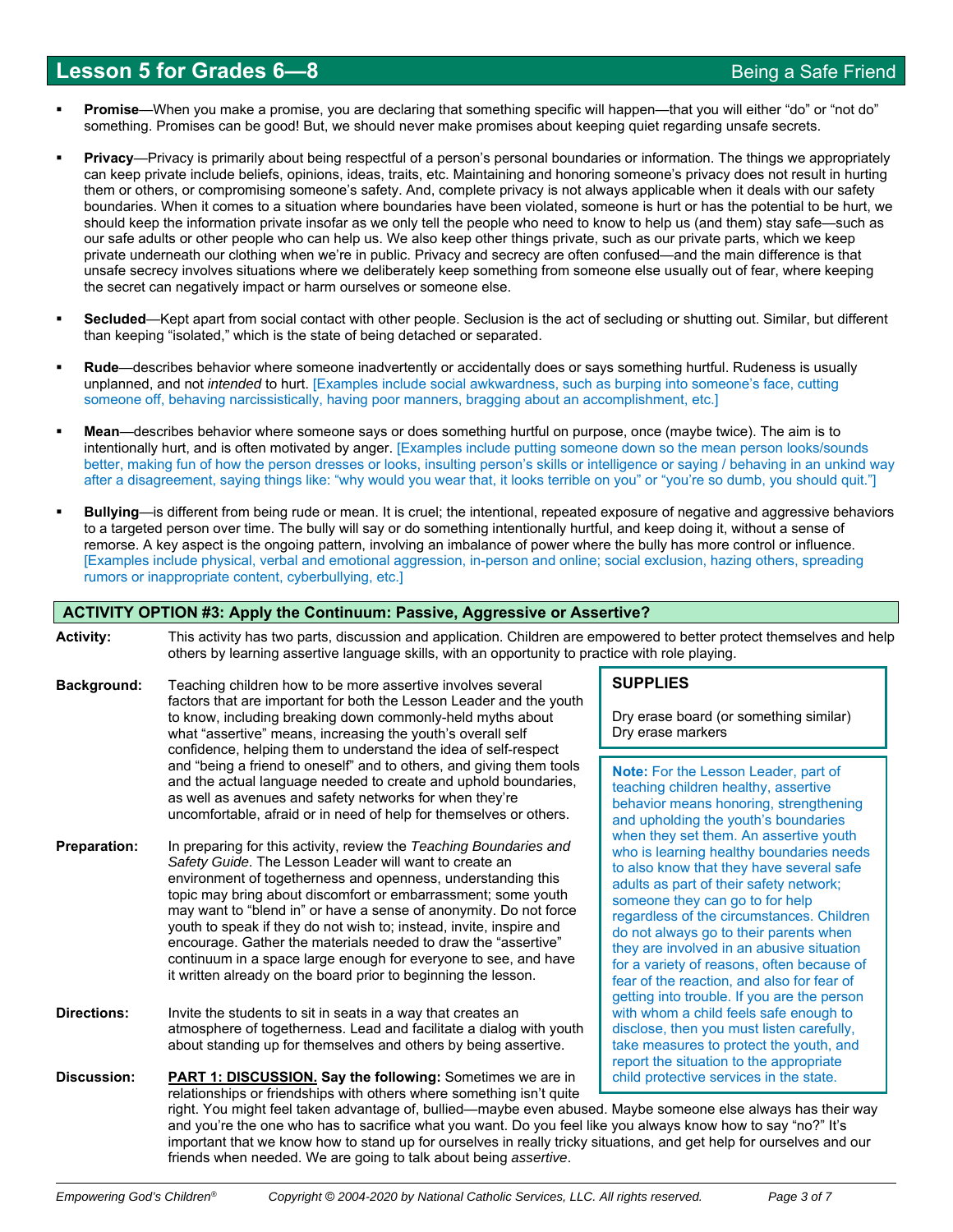# **Lesson 5 for Grades 6—8** Being a Safe Friend

There's a lot of confusion regarding being assertive. Sometimes people think that being assertive is rude... Or that it's being aggressive. The truth is, regardless of whether we are shy or outgoing, or introverted or extroverted, or don't like conflict or love to argue, we should all be assertive! It's part of healthy boundaries, and all healthy relationships have healthy boundaries.

Being assertive doesn't mean that we have to be loud or annoying. It just means that we identify our feelings, note when something is not right, gather our courage and take the steps to communicate when we feel something unsafe needs attention for ourselves, and for our friends.

Clarify the roles of adults, and safe friends: As we continue this discussion, it's important to recognize it's the job of adults to protect us from unsafe situations. Most people are safe, but there are people who will manipulate us or wish to harm us, and who do hurt us.

Youth can also be a "safe person" for others. This is called being a "safe friend." **As a youth, it's not your JOB (as youth) to protect others. It is not your responsibility, because you are youth.** But, when we do know that someone is hurt or hurting, then we **should try to help** by getting that information to a safe adult. Let's recap these really important points:

- Whose responsibility is it to keep youth safe? (ADULTS; it's the adult's job to protect youth)
- Can we, as youth, also help when we know there's a problem? (Yes, usually youth can help, too)
- How can we, as youth, help the most? (Take the information to a safe adult; a trustworthy person)

**Note:** The Lesson Leader should be careful to communicate to youth that they are not responsible for each other. Misinforming youth by saying that one person's welfare is a youth's responsibility could make a child feel more guilt if they weren't able to prevent or stop abuse from occurring for themselves or a friend. The distinction for this lesson is that there are times when youth are being abused, or they know a peer is in need of help, but, they don't always know the best way to assist. Being a safe friend means that children do the "right thing" for themselves, and for each other—meaning that they perform action, or intervene in safe ways when they are aware of a problem.

Tell safe adults when you need help; telling isn't "snitching": Even if we don't realize it, we all have many safe people in our lives who want to help us. However, they don't always know when we need help unless we actually tell them. Telling a safe adult when we, or others, need help is not "snitching" or "crossing the line." You have a right to be safe! Your friends have a right to be safe. If you know that there's important information about safety, adults should listen to you. If a safe adult isn't listening to you, take the information to another safe adult. Keep taking the information to a trustworthy person, and may a different trustworthy person, until you feel that you've been heard.

Remember: if you, or someone you know, has been abused—it's not your fault. There's nothing you did to cause the abuse. You are unique, you matter. Being happy and healthy, and having healthy and safe relationships is very important. If you're in a bad or unsafe situation (or know someone who is), it might be time to get some help.

Being assertive is about standing up for yourself. It's about expressing your thoughts, your feelings and your needs. However, keep in mind that when it comes to matters of health and safety, and abuse, it doesn't matter if you are assertive OR aggressive in your response. At the very least, assertiveness is necessary. But, an aggressive response is certainly OK, too.

**PART 2: EXPLAIN AND APPLY THE "ASSERTIVE" CONTINUUM. Explain:** If you look at the behaviors on this continuum: "assertive" behavior sits in between being "passive" and being "aggressive."



**Ask** the youth to share circumstances where they might respond in each a passive, assertive and aggressive way. Help them understand that they may find themselves in between being specifically passive or assertive, or aggressive.

**For each situation listen below, read the options aloud and ask whether the response is passive, aggressive, or assertive. Then, ask what the best course of action is, and, what a safe friend could do to help themselves or a friend.** (An alternative option is to write these on a worksheet or project them onto a screen without the answers.)

#### **1. Situation #1: Your teacher made a mistake averaging your grade.**

- a.  $\blacksquare$  Say: "My grade is different from what I think it should be. Would you calculate it again?"
- b. **Do nothing about the mistake, even if it affects your grade for the entire year.**
- c. **Example 2** Say: "Why are you always out to get me? You didn't average my grade right. I'm going to the principal and getting you fired."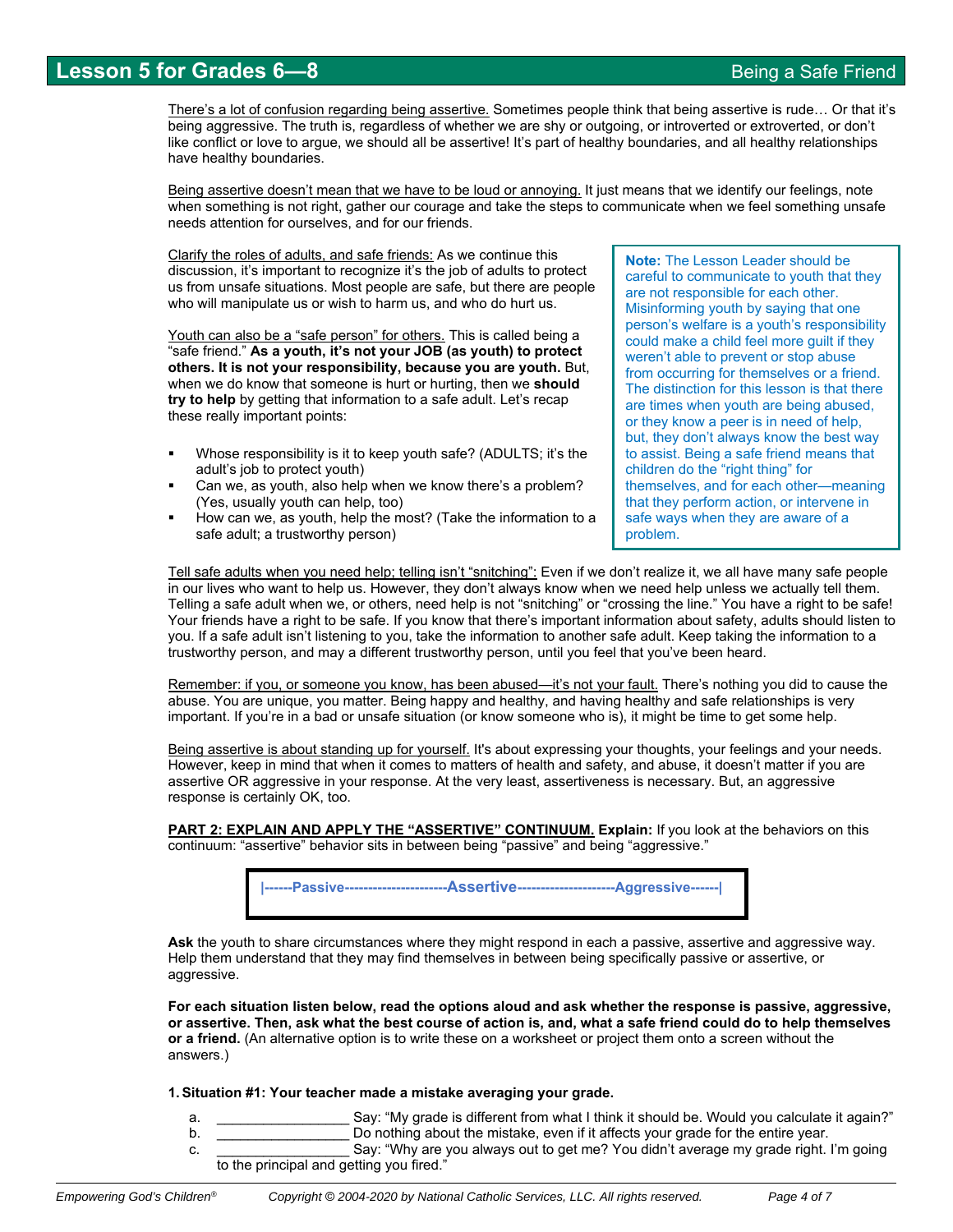#### **2. Situation #2: The cashier in the cafeteria gives you the wrong change.**

- a.  $\sum_{i=1}^{\infty}$  Say: "How dare you! You're trying to cheat me!
- b. **EXCULL EXAMPLE SAY: "EXCUSE ME, I don't believe you gave me back the right amount of money."** Say: "Excuse me, I don't believe you gave me back the right amount of money."
- c. Say nothing about the mistake to avoid conflict.

### **3. Situation #3: Your best friend asks you to do something that you think is wrong.**

- a. \_\_\_\_\_\_\_\_\_\_\_\_\_\_\_\_\_ Say: "I don't feel comfortable doing that. I'd rather not."
- b. **Example 20** Say: "Maybe, I'll think about it."
- c. \_\_\_\_\_\_\_\_\_\_\_\_\_\_\_\_\_ Say: "No way! You are crazy and you're going to get in trouble!"
- d. **Example 20** Say: "I guess it will be all right."

 **Ask**: Are there any special elements to consider? (Yes, depending on the situation, you may need to communicate with a safe adult.)

#### **4. Situation #4: Your parent's good friend wants to show you images of naked people on his phone and tells you not to say anything to anyone.**

- a. **EXECUTE:**  $\begin{bmatrix} 1 & 0 \\ 0 & 1 \end{bmatrix}$  and do nothing.
- b. **Example 20 Say: "NO, this is NOT OK."** Try to leave the situation, and go and tell a safe adult.
- c. **Example 2** Grab the phone and throw it, then go and tell a safe adult.

**Ask**: Are there any special elements to consider? *(Yes; truly, even though this is considered to be*  "aggressive behavior," it may not matter! You have a right to be safe and this person is not treating you with *dignity or respect. You can be assertive OR aggressive when it comes to matters of health and safety and standing up for yourself or others.)* 

**5. Situation #5: Your best friend is being really secretive about talking to the teacher; and you saw some messages between them that made you feel worried. Your best friend made you promise not to tell anyone about what you saw, and you agreed. Now what?** 

- a. \_\_\_\_\_\_\_\_\_\_\_\_\_\_\_\_\_ Do nothing; you aren't quite sure anyone will believe you anyway.
- b. **Example 20** Tell a safe adult about your concerns, even though you promised not to.
- c. \_\_\_\_\_\_\_\_\_\_\_\_\_\_\_\_\_ Go to the teacher and say, "If you do anything to hurt my friend, I'll hurt you."

**Ask**: Are there any special elements to consider? (Yes, It is not your job to "investigate" whether or not something amiss is occurring. If you can help by communicating concerns, do that!)

### **ACTIVITY OPTION #4: Assertiveness: Narrow the Scope, then Practice**

| <b>Activity:</b>    | This activity has 2 parts: a discussion, then time for application and<br>role playing. Children are empowered to better protect themselves<br>and help others by learning assertive language skills.                                                                                                                                                                                                                                                                                                                                                                                                          |  |  |
|---------------------|----------------------------------------------------------------------------------------------------------------------------------------------------------------------------------------------------------------------------------------------------------------------------------------------------------------------------------------------------------------------------------------------------------------------------------------------------------------------------------------------------------------------------------------------------------------------------------------------------------------|--|--|
| Background:         | Teaching children how to be more assertive involves several<br>factors that are important for both the Lesson Leader and the youth<br>to know, including breaking down commonly-held myths about<br>what "assertive" means, increasing the youth's overall self<br>confidence, helping them to understand the idea of self-respect<br>and "being a friend to oneself" and to others, and giving them tools<br>and the actual language needed to create and uphold boundaries,<br>as well as avenues and safety networks for when they're<br>uncomfortable, afraid or in need of help for themselves or others. |  |  |
| <b>Preparation:</b> | In preparing for this activity, review the Teaching Boundaries and<br>Safety Guide. Students will listen, then engage in a discussion, and<br>will then break into groups for role-playing.                                                                                                                                                                                                                                                                                                                                                                                                                    |  |  |
| <b>Directions:</b>  | Invite the students to sit in seats or on the floor in a way that<br>creates an atmosphere of togetherness. Lead and facilitate a<br>dialog with youth about standing up for themselves and others by<br>being assertive. Then, let them know there will be a group activity<br>to practice assertiveness with role-playing.                                                                                                                                                                                                                                                                                   |  |  |
| Discussion:         | <b>PART 1: INTRODUCE THE CONCEPT OF ASSERTIVENESS</b>                                                                                                                                                                                                                                                                                                                                                                                                                                                                                                                                                          |  |  |

**AND SAFETY. Consider the following:** 

# **SUPPLIES**

Dry erase board and markers (optional)

**Note:** For the Lesson Leader, part of teaching children healthy, assertive behavior means honoring, strengthening and upholding the youth's boundaries when they set them. An assertive youth who is learning healthy boundaries needs to also know they have several safe adults as part of their safety network; someone they can go to for help regardless of the circumstances. Children do not always go to their parents when they are involved in an abusive situation for a variety of reasons, often because of fear of the reaction, and also for fear of getting into trouble. If you are the person with whom a child feels safe enough to disclose, then you must listen carefully, take measures to protect the youth, and report the situation to the appropriate child protective services in the state.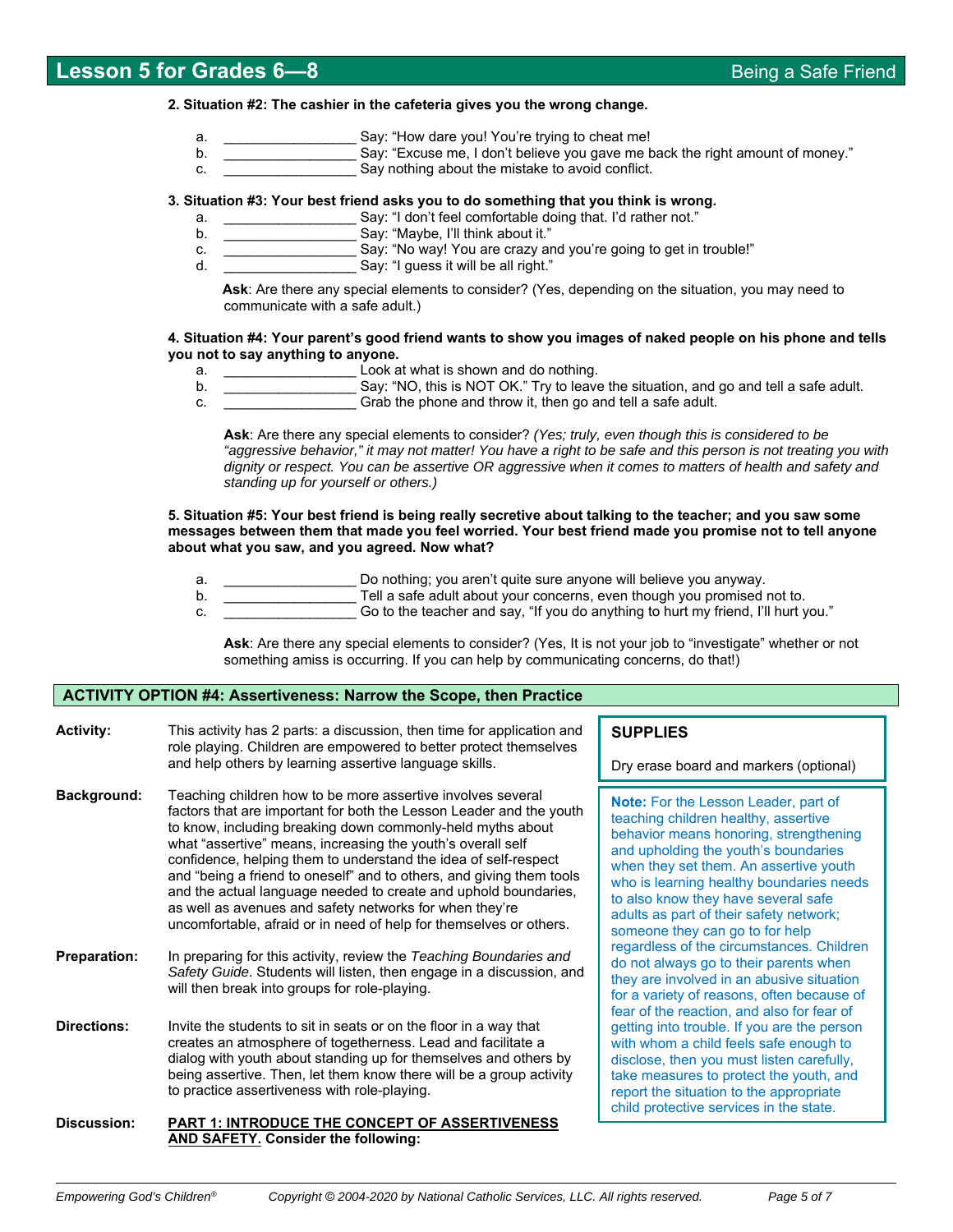**Say:** There many times when assertive skills help you. Using these skills at home, with friends, with family and with people you know at school will allow you to be heard in a safe way. As we continue this discussion, it's important to recognize that it's the job of adults to protect us from unsafe situations. Most people are safe, but there are people who will manipulate us or wish to cause us harm, and who do hurt us.

Youth can also be a "safe person" for others. This is called being a "safe friend." **As a youth, it's not your JOB (as youth) to protect others. It is not your responsibility, because you are youth.** But, when we do know that someone is hurt or hurting, then we **should try to help** by getting that information to a safe adult. Let's recap these really important points:

- Whose responsibility is it to keep youth safe? (ADULTS; it's the adult's job to protect youth)
- Can we, as youth, also help when we know there's a problem? (Yes, usually youth can help, too)
- How can we, as youth, help the most? (Take the information to a safe adult; a trustworthy person)

Tell safe adults when you need help; when it comes to safety, telling isn't "snitching:" Even if we don't realize it, we all have many safe people in our lives who want to help us. However, they don't always know when we need help unless we actually tell them. You have a right to be safe! Your friends have a right to be safe. If you know that there's important information about safety, adults should listen to you. If a safe adult isn't listening to you, take the information to another safe adult. Keep taking the information to a trustworthy person, and may a different trustworthy person, until you feel that you've been heard.

**Ask:** Are there times when you should *not* be assertive? (Allow "thinking" time and wait for volunteer responses. If no one comes forward you could share the following example). Example to share—If you were caught red handed cheating and were going to have consequences, I'd advise that you accept it, as that may not be a proper time to practice assertiveness skills; in this case, being what might appear to be "passive" or what is actually "resigned and accepting the consequences" may be more appropriate.

**Ask:** Are there times when you should be aggressive? Yes! When you are physically threatened and are defending yourself or someone else, but usually it's better to try to get away from any unstable or unsafe situation.

**Explain:** You might find that you are comfortable being **assertive** in some situations, that there are other times when you are passive, and still others when you are aggressive. Sometimes when we can tell we feel discomfort, we also know that we might need to place a boundary and be firm with that boundary. Safe adults should uphold our boundaries. This lesson will help you to improve in the areas. Think about how you act at school, with your parents, etc. You might notice differences in how you are in these environments depending on who is around you and how comfortable you feel.

We can all learn to be assertive. Most of us weren't born with these skills! Let's look at where some of our **passive behavior** comes from. You may have learned to be somewhat passive. Maybe you were told to be seen and not heard, or that it's selfish to ask for what you want. Perhaps you learned it was rude or disrespectful to say "no" to people when they ask you to do something or go somewhere. Maybe you don't know yet how to set healthy boundaries. Maybe you don't easily express your feelings or have safe people to talk to. Maybe you go along if someone asks you to go somewhere (even if you don't want to), and you most likely end up regretting that you did, but you don't know what else to do. Or, maybe you tend to use an **aggressive** style more. You are able to speak up for yourself, but at the expense of another person's feelings.

An assertive person expresses his or her thoughts, feelings and needs directly, while having empathy and taking into account the rights and feelings of others. As an assertive person, you are able to say "yes" or "no" to the offers of others. You are able to accept rejection of your offers without taking them personally. You state your desires, but don't necessarily get what you want. Being assertive doesn't guarantee that you get what you ask for, but you have the knowledge of having asked, and having made yourself clear, in a kind and purposeful way.

**Say:** It is important to know your personal rights when being assertive. **Ask** students if they can name some personal rights, and other facts about when it comes to boundaries and safety. Consider the following points in this discussion and then break into groups to prepare for the role-playing activities. The Lesson Leader may need to feed some of these bullets to the youth. You can be invited to write these down on paper or on the board.

**Your Personal Rights and The Facts:** Ask the students if they can name some personal rights, and other facts about when it comes to boundaries and safety. Consider these following points, then either break into groups or lead a larger group discussion with volunteers for the role-playing activities.

| You have a right to be safe.                                    | You're allowed to make                     | Your feelings matter.<br>You Matter. |
|-----------------------------------------------------------------|--------------------------------------------|--------------------------------------|
| You have a right to say, "No!"<br>You have the right to say, "I | mistakes.<br>You're allowed to change your | You're allowed to have your          |
| don't know."                                                    | mind at any time.                          | own opinions.                        |